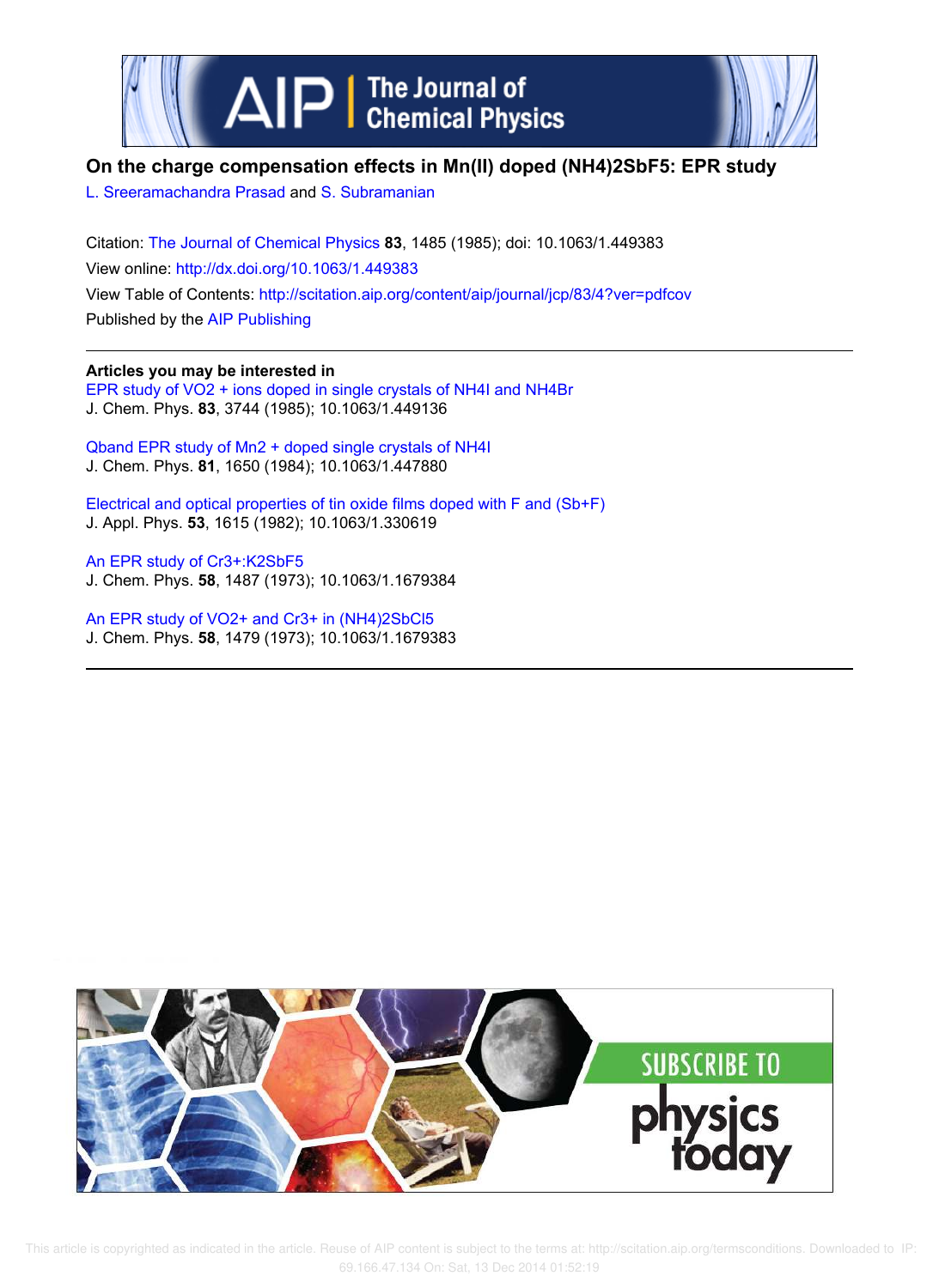# **On the charge compensation effects in Mn(II) doped (NH<sub>4</sub>)<sub>2</sub>SbF<sub>5</sub>: EPR study**

L. Sreeramachandra Prasad and S. Subramanian<sup>a)</sup>

*Structural Chemistry Group, Department a/Chemistry, Indian Institute a/Technology, Madras 600 036, India* 

(Received 13 December 1984; accepted 21 February 1985)

Electron paramagnetic resonance of Mn(II) ion doped in bis (ammonium) pentafluorostibnate is reported. Local charge compensation is proposed as the reason for the doubling of the expected single site. A  $\pm 20^{\circ}$  rotation of the MnF<sup>3</sup><sup>-</sup> moeity about the crystallographic a axis has been attributed to charge compensation processes. The  $D$  tensor is found to have the values  $D_{zz} = 0.0358 \text{ cm}^{-1}$ ,  $D_{yy} = -0.028 \text{ }62 \text{ cm}^{-1}$ ,  $D_{xx} = -0.007 \text{ }26 \text{ cm}^{-1}$ ; the Mn hyperfine coupling is found to be  $-0.0095$  cm<sup>-1</sup>. The apical flourine does not give resolved hyperfine coupling, while the four basal flourine atoms give hyperfine couplings in the range  $a_{\text{max}} = 0.0018$  $\text{cm}^{-1}$ ,  $a_{\text{min}} = 0.0015 \text{ cm}^{-1}$ .

## **INTRODUCTION**

High spin Mn(II) is probably the most studied of the transition metal ions. Many excellent review articles on the EPR of  $Mn(II)$  have appeared in the literature.  $1-3$ 

Manganese generally forms poor covalent bonds and information regarding ligand superhyperfine interaction is seldom available. Still the single crystal EPR of high spin Mn(II) has attracted the attention of many researchers for the following reasons:

(1) Being an S-state ion characterized by long  $T_1$  (spinlattice relaxation) Mn(II) gives well resolved ESR spectra at room temperature and even at high temperatures.

(2) The zero-field tensor is extremely sensitive to the symmetry of the crystal field environment. For example, the cubic field symmetry of  $MgO, ^{4}CaF_{2}, ^{4,5}ZnS, ^{6,7}$  and Cd(imi- $\text{dazole}_{6}(\text{NO}_{3})_{2}^{\text{8}}$  is clearly understood by single crystal EPR studies of such systems with Mn(II) as a probe, Their spectra show only a cubic variation with magnetic field.

The EPR of Mn(II) with fluorides as ligands has been reported by many authors. Most of these hosts are alkali or alkaline earth fluorides where Mn(II) is coordinated octahedrally or cubically.<sup>9,10</sup> Our motivation is to study EPR of Mn(II) in a square pyramidal environment of fluorines and  $(NH_4)_2 SbF_5$  is chosen as a suitable host. In this lattice  $Sb^{3+}$ ion may be replaced by  $Mn^{2+}$  to get square pyramidal  $\text{MnF}_5^3$ . But charge compensation should occur due to charge difference, This may take place locally, in which case the magnetic parameters are affected, or the charge compensation may take place sufficiently away from the impurity such that the magnetic parameters are not affected.

# **EXPERIMENTAL**

Single crystals of  $(NH_4)_2SbF_5$  were obtained by dissolving  $SbF_3$  and  $NH_4F$  in the molar ratio 1:3 in 40% HF. Mn(II) (about  $1\%$ ) was added in the form of MnF<sub>2</sub>. Good single crystals with well developed faces were obtained in a few days. The crystal morphology is given in Fig, 1, The morphology was determined on a Enraf Nonius CAD-4 x-ray diffractometer. Selected single crystals were rotated both in the  $X$ -band and in the  $Q$ -band spectrometers about the crystallographic *a,* b, and *c* axes. Spectra were recorded for every 10° interval.

 $(NH_4)$ ,  $SbF_5$  belongs to orthorhombic system with space group *Cmcm* with the unit cell parameters  $a = 6.497$ ,  $b = 14.162$ ,  $c = 6.772$  Å,  $Z = 4.11$  Only one magnetically distinct site is expected in the absence of charge compensation effects. The projection of the unit cell along the crystallographic *a* axis is shown in Fig. 2. The relation between molecular geometry and crystallographic axes is shown in Fig. 3.

X-band measurements were made in the Varian E-4 spectrometer and  $Q$ -band measurements in the Varian E-112 EPR spectrometer. Measurements at 77 K were carried out at X-band by immersing the mounted crystal in a quartz Dewar vessel whose tail fitted in the Varian E-231 multipurpose cavity.

MORPHOLOGY OF  $(NH_4)_2$  SbF<sub>5</sub>



FIG. 1. Morphology of the single crystal of  $(NH_4)$ ,  $SbF_5$ .

a) To whom all correspondence should be addressed.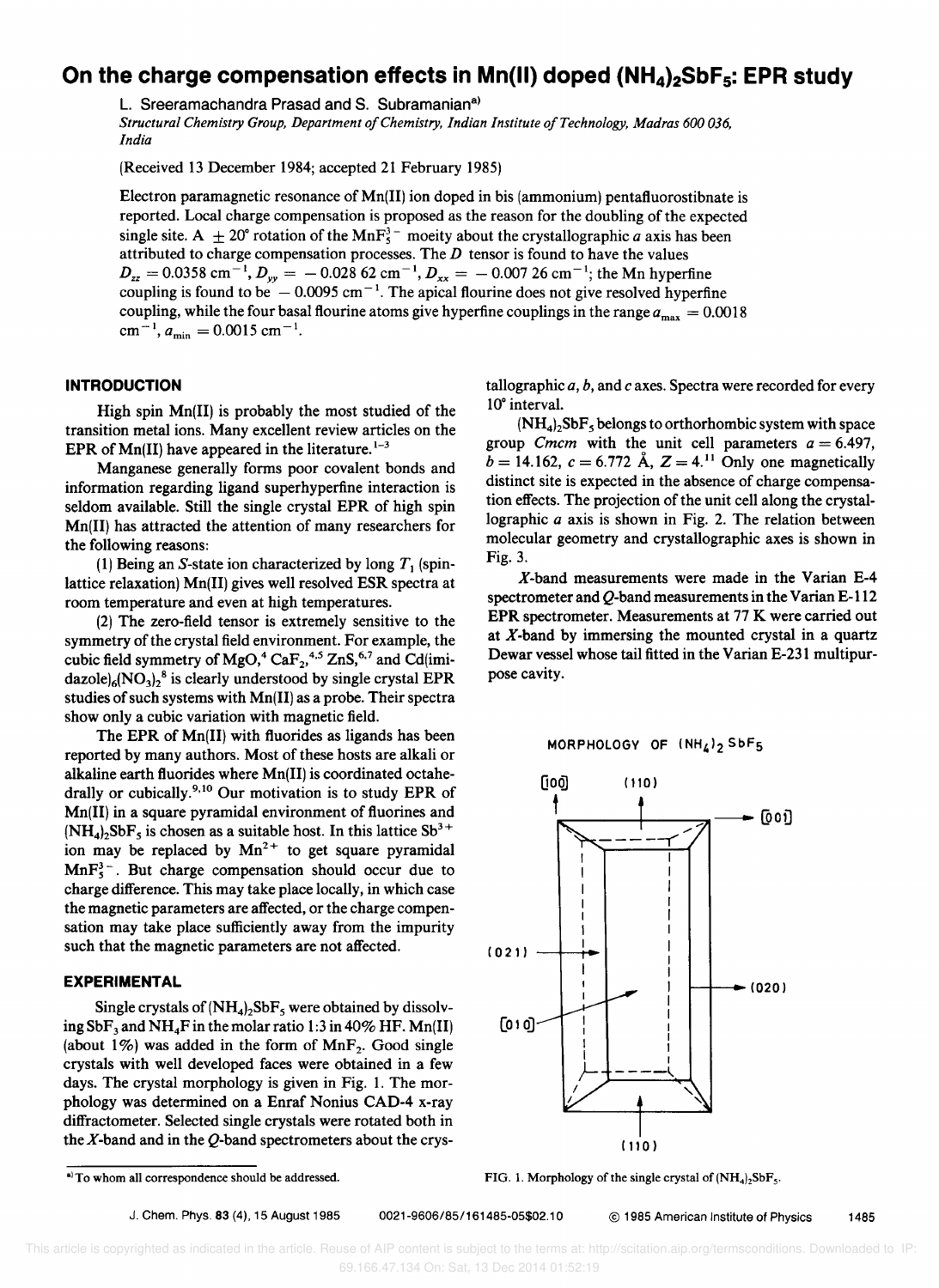



#### **RESULTS AND DISCUSSION**

At both  $X$ -band and  $Q$ -band frequencies the spectra were essentially the same except that second order effects were less noticeable at Q-band frequency. At any arbitrary orientation, the spectrum consists of two sets of 30 lines corresponding to  $I = 5/2$  and  $S = 5/2$  (of Mn<sup>2+</sup>) and each of these 30 lines, at most orientations is split into a quintet of relative intensity 1:4:6:4:1, obviously due to superhyperfine interaction with four fluorine ligands  $(I = 1/2, 100\%)$ . Therefore, there are two spatially distinct sites of  $MnF_5^3$  per unit cell. The EPR spectrum for magnetic field close to  $D_{zz}$ axis is shown in Fig. 4. From the projection of the host  $SbF_5^2$ <sup>-</sup> units it is expected, since all  $SbF_5^2$ <sup>-</sup> units are magnetically equivalent, there can only be a single paramagnetic site for  $Mn(II)$  ion. It is also expected that the principal axes of  $D$ tensor will coincide with the three Cartesian axes of  $SbF_5^2$ pyramid with  $D_{zz}$  parallel to the  $C_4$  axis and  $D_{xx}$  and  $D_{yy}$ being bisectors of the F-Sh-F bond in the basal plane. In fact for Fe(III) in this host, the *D* tensor was found to be nearly axially symmetric  $(E$  is very small) and the principal axes coincide with the crystallographic axes. 12 In the present case, however, the following important features were found.

(1) The *D* tensor was highly orthorhombic with a large *E* factor.



FIG. 3. Schematic diagram which shows the relation between the crystallographic axes and the Sb-F bonds in  $(NH_4)_2$ SbF<sub>5</sub>.

(2) For rotation about the crystallographic band *c* axes these sites coincide throughout, while for  $a$  axis rotation there were two distinct sites with identical angular variation with a phase difference of  $\pm 20^{\circ}$  about the crystallographic *b* axis.

In order to derive the principal values of the  $D$  tensor we have used a diagonalization procedure similar to the one used for *g* and hyperfine tensors. These were further refined by setting the spin Hamiltonian

$$
\mathcal{H} = g\beta HS + D\left[\frac{1}{3}S_z^2 - S^2\right] + E\left[S_x^2 - S_y^2\right],
$$

ignoring the nearly isotropic  $55$ Mn hyperfine and  $19$ F ligand hyperfine structures, where g was isotropic at 2.0036, and  $D$ and *E* were varied using a tetrahedral interpolation procedure of Kopp.<sup>13</sup> The angular variation of the centroid of the five sets of sextets, both experimental and calculated from an exact diagonalization of spin Hamiltonian with the best fitted D and E, for rotation about crystallographic *a* and *c* axes, are given in Figs. 5(a) and 5(b). It can be seen that the agreement is excellent. The magnetic parameters are given in Table I. The fluorine hyperfine coupling was not followed throughout, since at many orientations the resolution was poor. However, an estimate of the upper and lower values was made and these are also given in Table I.

The presence of two magnetically distinct sites can only be explained by a superposition of a low symmetry distortion brought about by a charge compensating influence. This may be a nearest neighbor fluorine ion vacancy or the presence of an interestical  $NH<sub>4</sub><sup>+</sup>$  ion. From the observed results it is evident that the charge compensating vacancy must be close to  $Mn(II)$  to result in a highly orthorhombic  $D$  tensor.

From an examination of positional parameters of nearneighbor fluoride ions it was found that there is no fluoride ion that is not already involved in coordination with Mn(II) within 5 Å. From the absence of superhyperfine interaction from the apical flourine, one might be tempted to propose that  $Mn(II)$  enters as  $MnF_4^{2-}$  square planar or tetrahedral moeity. However, this can be easily ruled out as follows. Square planar  $MnF_4^2$  is thermodynamically unstable and even ifit were stable, since all Mn-Fbonds are situated in the *ac* plane of the crystal, this would not lead to splitting of sites into two. Tetrahedral  $MnF_4^{2-}$  is not expected to have such a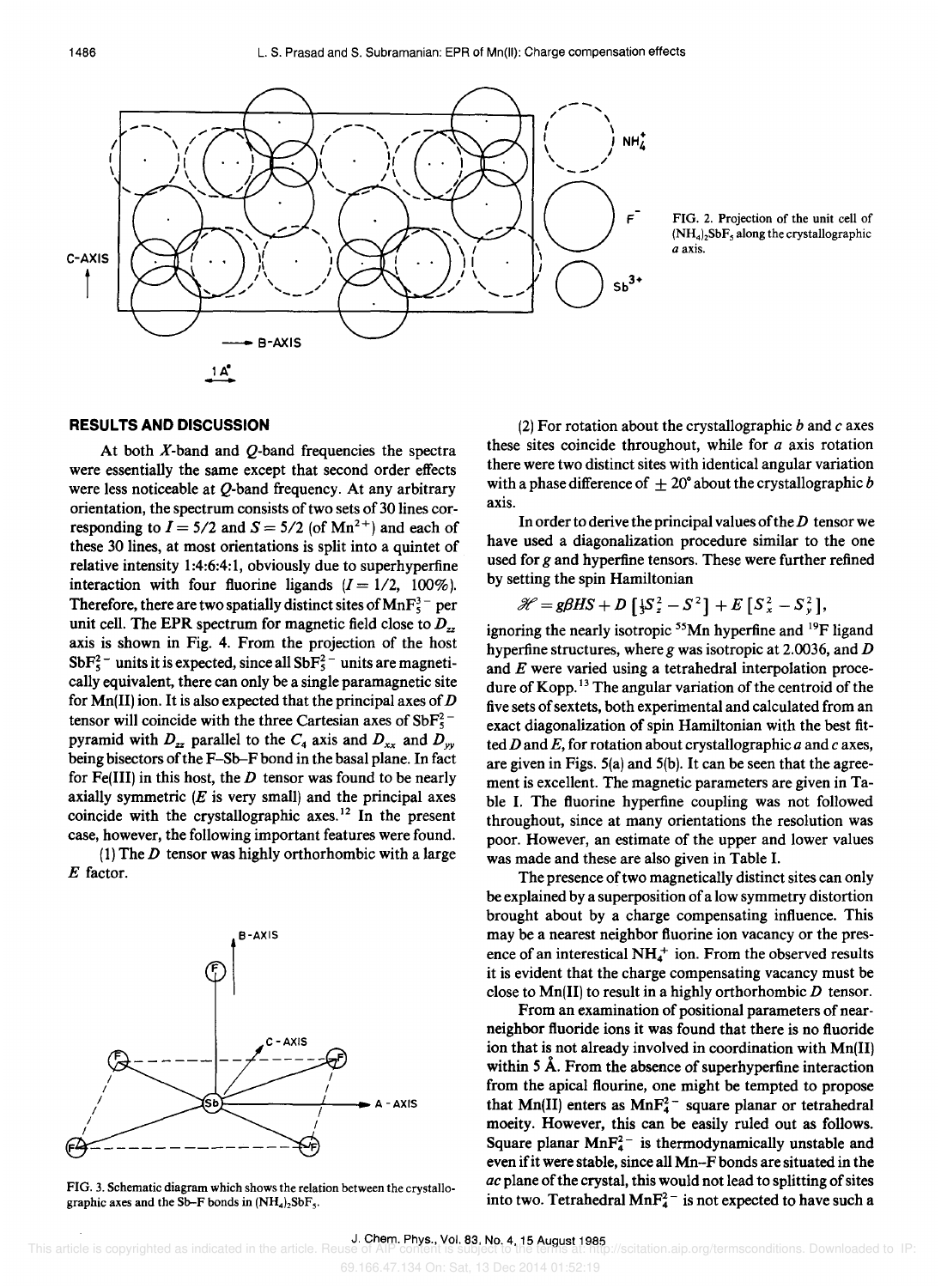



FIG. 4. EPR spectrum of Mn(II) in  $(NH_4)_2SbF_5$  when the magnetic field is close to  $D_{11}$  for one of the two sites.

highly orthorhombic *D* tensor. In this case also the presence of two sites cannot be explained. Charge compensation therefore must come about by the presence of an  $NH<sub>4</sub><sup>+</sup>$  ion in next-neighbor interstetial location. It was found on examining the lattice, that two of the flouride ions ligated to a given  $Mn(II)$  and two other fluorines belonging to a neighbor SbF<sub>5</sub> unit form a parallelogram, the center of which is sufficiently wide to accommodate the  $NH_4^+$  ion. It is now necessary to postulate that the introduction of  $NH<sub>4</sub><sup>+</sup>$  ion at the abovementioned site should rotate  $MnF_5^3$  units about the crystallographic *a* axis by  $\pm 20^{\circ}$ , in order to explain the observed orientation of the  $D$  tensor and the two magnetically distinct sites.

A CNDO/2<sup>14</sup> calculation was carried out wherein a  $Na<sup>+</sup>$  (to simulate the isoelectronic  $NH<sub>4</sub><sup>+</sup>$  ion) was incorporated in the abovementioned  $F_4$  parallelogram, the MnF<sup>3</sup> unit and the next neighbor  $SbF_5$  unit were rotated about the crystallographic  $a$  axis (see Fig. 6). The rotation was performed both in clockwise and anticlockwise direction depending on the location of the neighbor  $SbF_5$  unit relative to the  $MnF_5^3$  moeity. The introduction of sodium itself reduced the energy by 0.3 a.u.; further reduction in energy occurred with a minimum for a rotation about the  $a$  axis by ± *30°* from the crystallographic *b* axis. It is therefore quite reasonable that the actual experimental value is  $\pm 20^{\circ}$  as a result of this charge compensating vacancy, considering that we have incorporated a limited set of lattice points. As such it is concluded that the presence of a charge compensating unipositive ion which is most likely  $NH<sub>4</sub><sup>+</sup>$ , does produce a local twisting of the MnF<sub>5</sub> either by  $+20^{\circ}$  or  $-20^{\circ}$  about the crystallographic  $a$  axis giving rise to the observed two sites.  $D_{zz}$  is still controlled by the Mn-F (apical) direction and at the same time the presence of  $NH<sub>4</sub><sup>+</sup>$  ion introduces additional anisotropy in the  $D_{xx}$ ,  $D_{yy}$  plane leading to a large *E.* Cooling the system to 77 K did not alter the spectra.

The relative sign of *D* and *A* manifest themselves by difference in the hyperfine coupling measured from the low field and the high field sextets. 15 If *D* and *A* are of the same sign, the mean hyperfine separation would be greater in the low field sextet than the high field one and vice versa. This is because the second order effects, which produce a variation in the spacing of hyperfine component in the different electronic transition, follow the equation for the energy of transition given below:

$$
h = G + Am \left\{ 1 + \left( \frac{A_{\parallel} A_{\perp}^2}{2A^2 G} \right) (2M - 1) \right\}
$$
  
+  $(A_{\parallel}^2 + A_{\perp}^2) \left( \frac{A_{\perp}^2}{4A^2 G} \right) [I(I + 1) - m^2]$   
+  $\left[ \frac{(A_{\parallel}^2 - A_{\perp}^2)^2}{8A^2 G} (g_{\parallel}^2 g_{\perp}^2 / g^2)^2 \sin^2 2\theta \right] m^2$ ,  
where  $G = g\beta H$ .

With magnetic field parallel to  $D_{zz}$ , the low field separation for one of the two sites of Mn(II) is 92.5 G, while the separation at high field is 96.25 G indicating *A* and *D* are of opposite sign. Since  $A$  is invariably negative being due to core polarization of inner orbitals for high spin Mn(II), it may safely be inferred that the sign D for  $Mn(II)$  in  $(NH_4)_2SbF_5$  is positive.

It is possible to calculate the covalency of the bonds in  $MnF_5$  moeity using Matumura's plot,<sup>10</sup> the following relation is used to calculate the covalency:

$$
C = \frac{1}{5} \{ 1 - 0.16[\chi(\mathbf{F}) - \chi(\mathbf{Mn})] - 0.035[\chi(\mathbf{F}) - \chi(\mathbf{Mn})]^2 \},
$$

where  $\gamma$ 's are electronegativities. Using Pauling's values of electronegativities,  $\chi$  (F) = 4.0  $\chi$  (Mn) = 1.4, the calculated covalency is 0.0637. From Matumura's plot the expected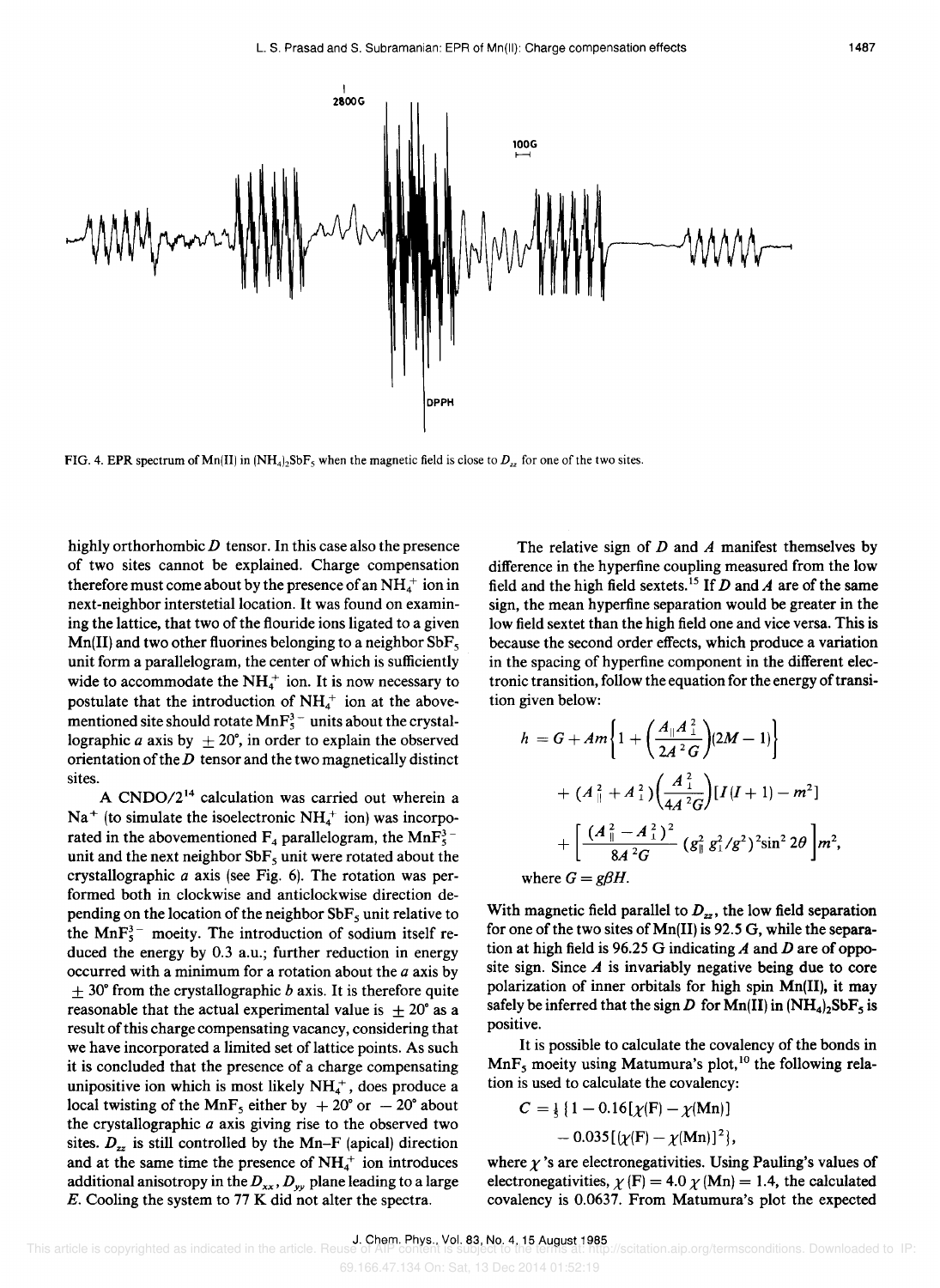



69.166.47.134 On: Sat, 13 Dec 2014 01:52:19